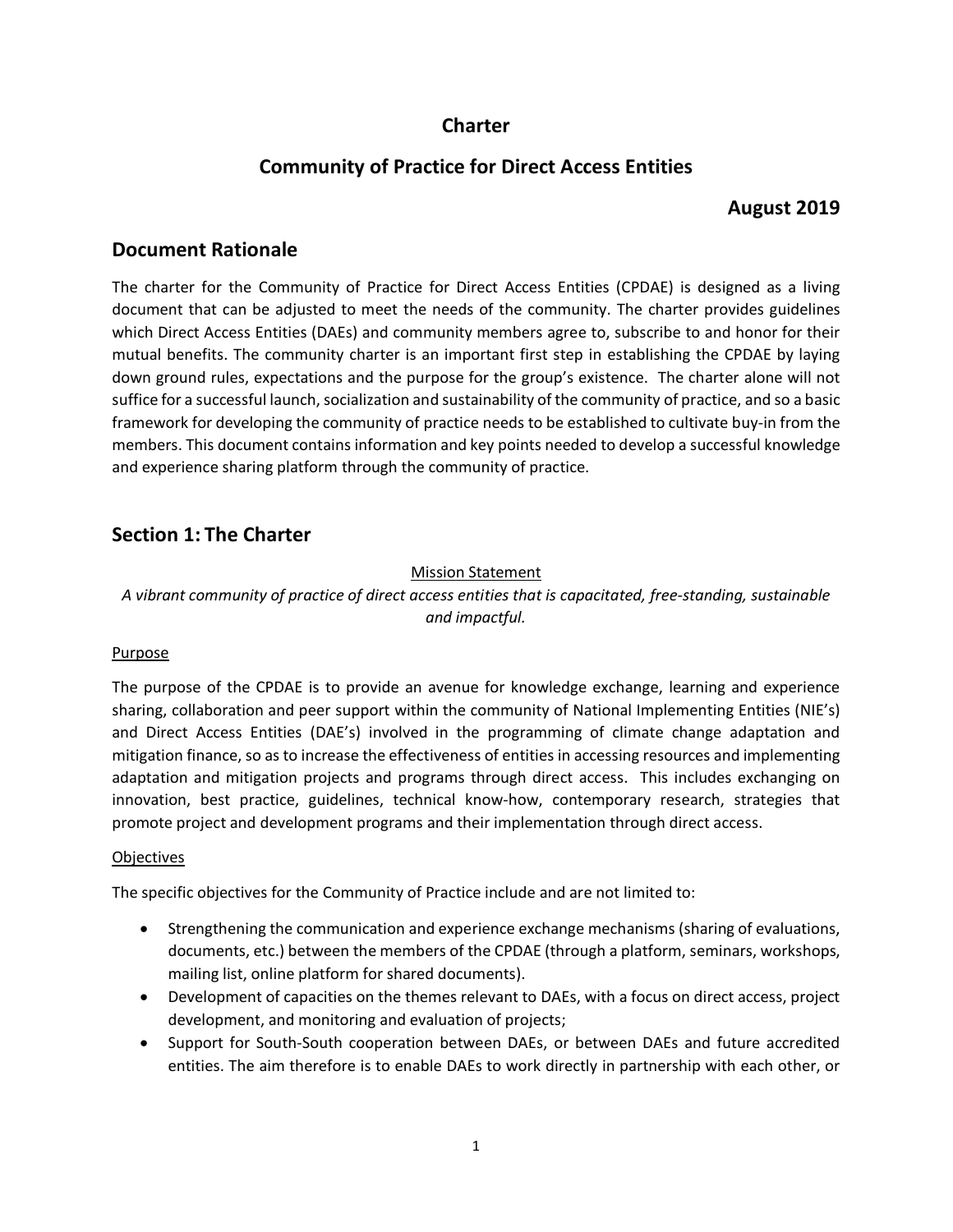with national institutions that are in the process of applying for accreditation, to share experiences, collaborate on capacity building initiatives and funding proposals.

### Scope

CPDAE is comprised of accredited NIEs of the Adaptation Fund and DAEs of the Green Climate Fund (GCF) that are eligible to access adaptation and mitigation finance directly from both Funds. Membership for the community is made up of likeminded National Entities that have come together informally as a group and that have similar needs and aspirations in the programming of adaptation and mitigation finance through the direct access modality of the Adaptation Fund, Green Climate Fund and other climate funds.

All initially identified members of the community of practice undergo a similar process through the Adaptation Fund's project full cycle. There are therefore huge benefits to be gained from sharing experiences and lessons learnt within the NIE/DAE community and between these entities and climate change experts as well as other stakeholders involved in adaptation and mitigation activities throughout the different stages of the project and program life cycle. The community of practice will work to minimize the common challenges faced by the members in managing and implementing concrete adaptation and mitigation projects and programs through frequent engagements and communications. CPDAE members will also strive to take advantage of global climate change forums such as the United Nations Framework Convention on Climate Change (UNFCCC) conference of the Parties (COP) meetings, the meetings of the COP subsidiary bodies (SBs), as well as other global climate forums to interact face to face.

#### Individual and Organizational Benefits

Through the sharing, management and dissemination of knowledge, experiences and lessons learnt in adaptation and mitigation projects/programs, the community could enable individuals to:

- Continue to learn and develop professionally;
- Access expertise from peers;
- Increase communication with peers;
- Increase productivity and quality of work;
- Network to keep up to date with current trends, technology, innovations and best practice in adaptation and mitigation projects/programs;
- Develop a sense of professional identity;
- Enhance professional reputation.

#### *The community benefits its members by*:

- Facilitating a cost-effective avenue for retrieving information;
- Reducing the time and effort it takes to learn new content on specific relevant topics;
- Enhancing the provision of, and access to South-South peer support for climate change adaptation and mitigation;
- Improving knowledge sharing and distribution;
- Enabling innovation;
- Building alliances;

Enhancing access to the resources of climate funds.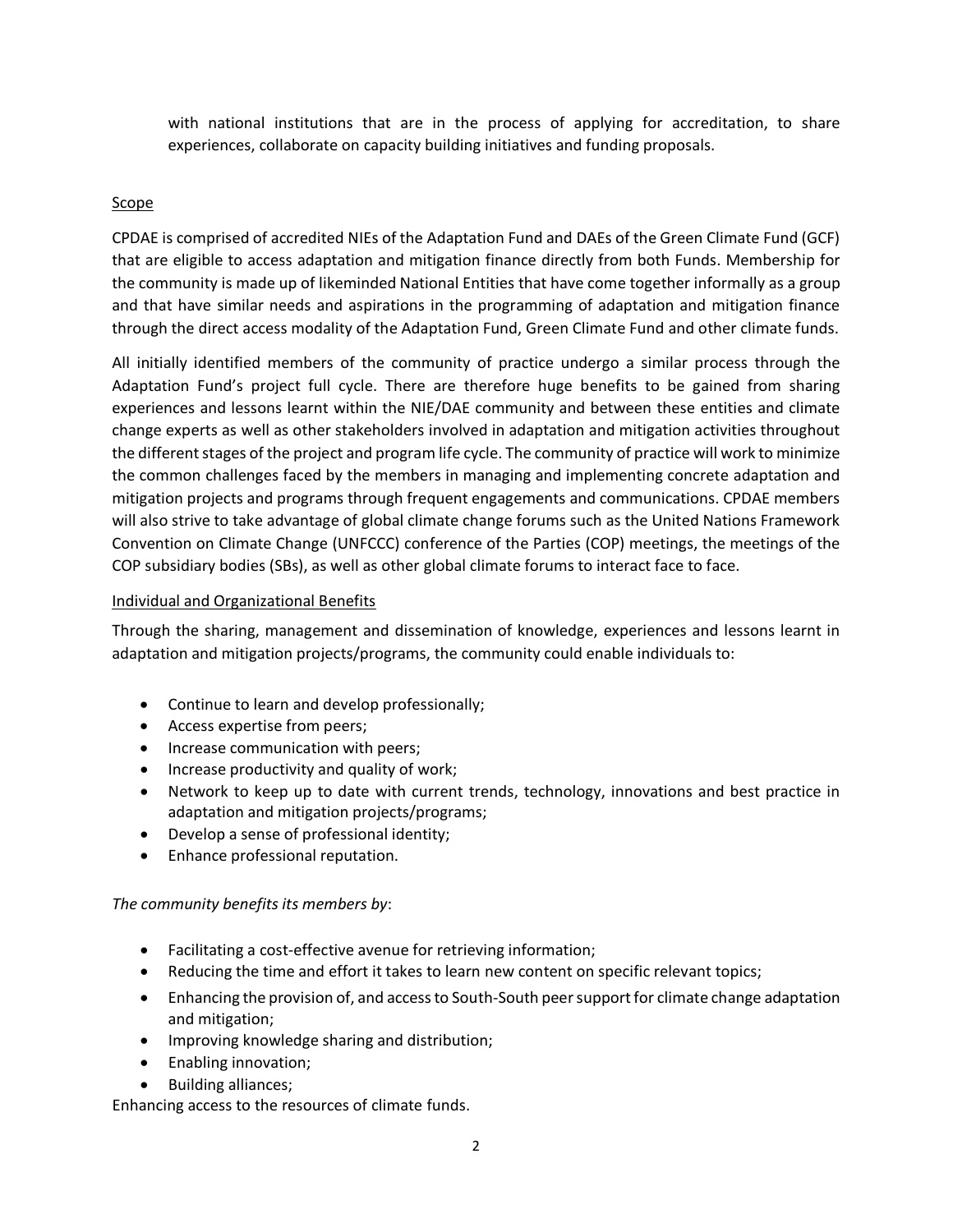#### Ground Rules for Engagement

It is the ultimate goal of the CPDAE to enhance knowledge and understanding for effective implementation of adaptation and mitigation projects and programs. CPDAE will therefore engage internally within its membership and make concerted efforts to reach out to external expertise on adaptation and mitigation finance. The community will strive to establish and maintain a safe and credible environment where guidelines for communication and engagement listed below are followed:

- 1) Participation of members is voluntary and all designated entities are encouraged to join;
- 2) Participation and collaboration are used to overcome challenges that are priorities in climate adaptation and mitigation funding modalities and projects/programs implementation best practices;
- 3) Challenges, lessons learned and successes are shared openly within the community of practice;
- 4) Members engage in challenging and in-depth discussions while maintaining an atmosphere of respect and professionalism;
- 5) Members will uphold a high level of integrity. Integrity in the community of practice context includes, an understood, nondisclosure and/or duplication of any and all documents, topics discussed, intellectual property, systems, technology or any other communication between members unless otherwise explicitly expressed by members sharing the content;
- 6) Any information shared within the community of practice regarded as sensitive is treated accordingly by all members and kept confidential at all times;
- 7) Members are willing to share challenges, and lessons learned as well as successes in the programming of climate adaptation and mitigation finance and project/program implementation, drawing on lessons from the Adaptation Fund, Green Climate Fund and other direct access climate funds;
- 8) Members strive to create an environment of trust and to foster insightful, non-threatening discussion of ideas and experiences;
- 9) Members are willing to openly share and be transparent. Transparency is essential for robust learning and it is encouraged that all members maintain fluid and open communication, with, and as much valid information as possible. The level of transparency is to be determined at the discretion of each member, as it is the member's responsibility to filter sensitive data and experiences that could bring on legal or other serious consequences if made public;
- 10) Leadership positions and responsibilities of the CPDAE shall be rotational and distributed on the basis of equity for collective shared management of the Community;
- 11) Membership and topics reflect issues of interest and of relevance to NIE's/DAE's accredited to the Adaptation Fund, GCF and other climate funds of mutual interest;
- 12) Members advance their personal and professional goals through participation in the community;
- 13) Members are practitioners, contributing to the community through their experiences, skills, and time;
- 14) Members agree to be respectful and use appropriate language in group discussions and to listen and respond to each other with open and constructive minds. The language of communication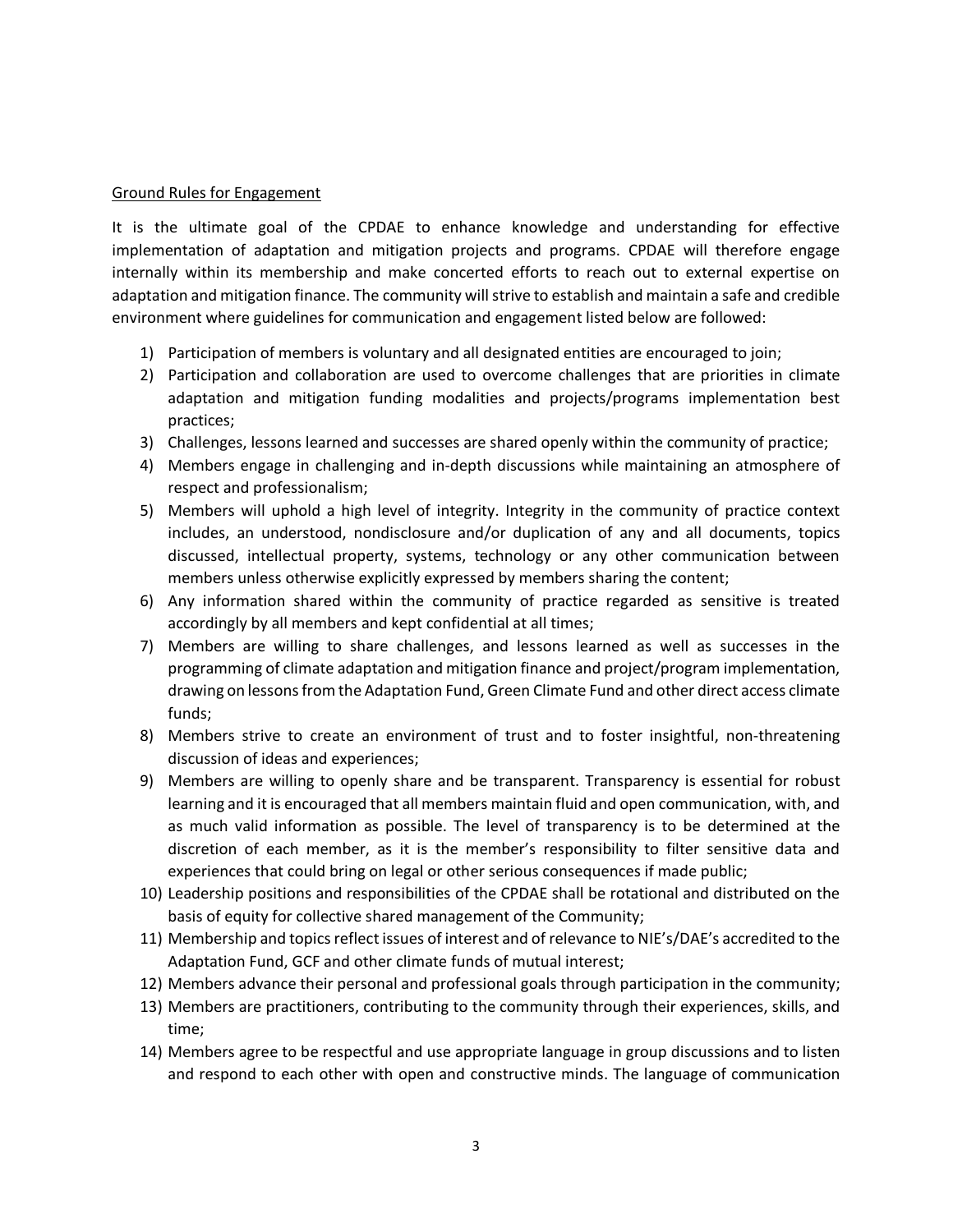and engagement shall be English, unless otherwise agreed by members engaged in dialogue on a case by case basis;

- 15) Members are encouraged to respectfully challenge any issue by asking questions, but will refrain from personal attacks on issues under discussion;
- 16) Members will participate in the community activities to the fullest extent possible -- community growth depends on the inclusion of every individual voice;
- 17) Members commit to search for opportunities for consensus and /or compromise through creative solutions;
- 18) Members will contribute to an atmosphere of problem solving rather than stating positions;
- 19) Members agree to speak from their own experiences and from the experiences of their NIE's/DAE's instead of generalizing ("I" and "we" instead of "they," and "you");
- 20) Members will attempt to build on each member's strengths, and help each other improve areas in need of further development.

#### Core values

In addition to ground rules for communication and engagement, as a basis for successful governance of the CPDAE it is generally agreed that all members will abide by principles of inclusion, participation, accountability, transparency and integrity. Regardless of race, language, geographic location, gender, sexual orientation or ethnicity the community will accept all the NIE/DAE members who are interested in participating.

All members of the CPDAE should abide by the ground rules and core values, including invited guests who are present during knowledge and collaboration sharing activities.

#### Key Deliverables

The CPDAE will engage in a range of activities that are driven by the members, and the essential deliverables include, but are not limited to:

- A signed Community of Practice Charter;
- An Action Plan with key deliverables;
- Coordination and Communication Strategy;
- An updated record of contact details of community members;
- Annual reports based on the annual CPDAE meetings with the recommendations to the GCF and AF;
- Capacity building and training programs.

In the mid to long term, and as the community of practice develops further, it could be involved in additional activities that promote its cohesion and growth, such as providing input to studies on adaptation and mitigation project; lessons derived from program implementation; knowledge contribution to materials, to existing knowledge repositories/platforms; cross collaboration on projects/program activities. The outputs of successful collaborations could potentially include:

• Inputs provided into studies and working papers;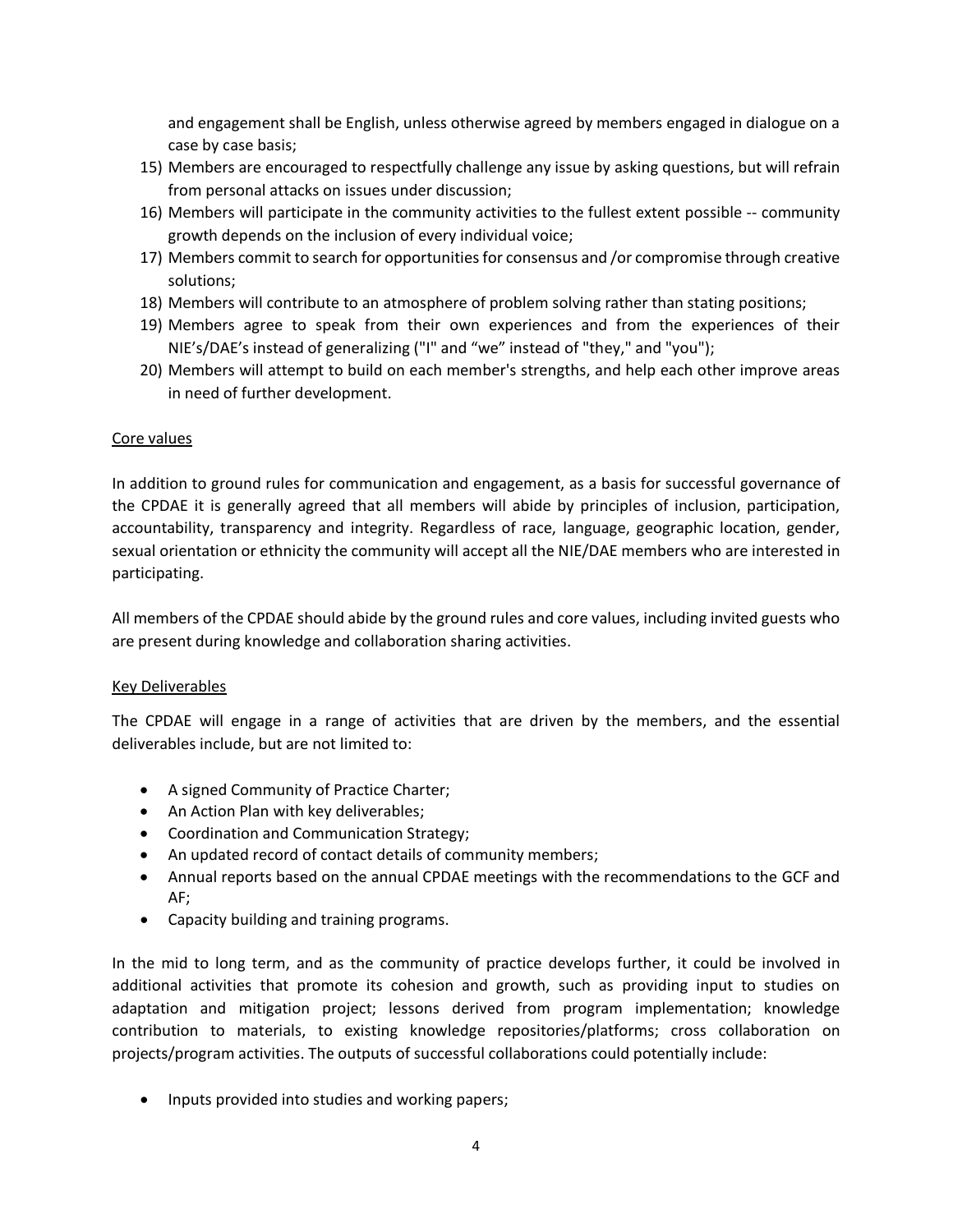- Documentation and dissemination materials developed to showcase best or leading practices;
- Contributions made to existing knowledge repositories;
- Participation in technical discussions on individual case NIE/DAE issues;
- Joint development of strategies and guidelines.

#### **Membership**

- Membership is open to all accredited entities of the AF and/or GCF.
- Members of the community of practice are required to send a letter (see Annex I), designating the entity's preferred focal point and expressing interest to be part of the community. This letter should be sent to the committee to acknowledge and confirm membership. The act of sending the letter of commitment implies the organization is in agreement with the set forth guidelines and principles for collaboration, communication and knowledge sharing.
- In principle the act of leaving the community should follow the same guidelines (see Annex I).

## **Section 2: Proposed structure of the Community of Practice**

#### Considerations for the Structural Design

Members distribute and rotate leadership responsibilities and collectively share in the management of the community of practice while agreeing to be respectful and engage in the activities with open and constructive minds. Different roles that are agreed upon during the community of practice collaboration are expected to be fulfilled by the committee as leadership and collective management by NIE's/DAE's is a guiding principle and essential to the development of the community.

#### Building Blocks and Activities

NIE's/DAE's shall take the lead in putting together the building blocks to create a sense of community among members, with support from the AF and GCF Secretariats.

#### Committee composition and election process

The Committee will comprise of 6 countries, 2 per each language group (French, English and Spanish). Committee members will rotate every two (2) years, except during the first period (started 2018) that one of the members per language group will rotate within three (3) years (2021).

The Committee will be elected by the CPDAE members of their own language group, and a same country won't be allowed to have a consecutive period as a committee member.

The principle of fairness and regional representation will be upheld during the election of the committee.

#### Chair and Vice Chair

The Chair and Vice Chair shall be Committee members and will be appointed annually by the same Committee.

The committee will have responsibilities as outlined in the table below.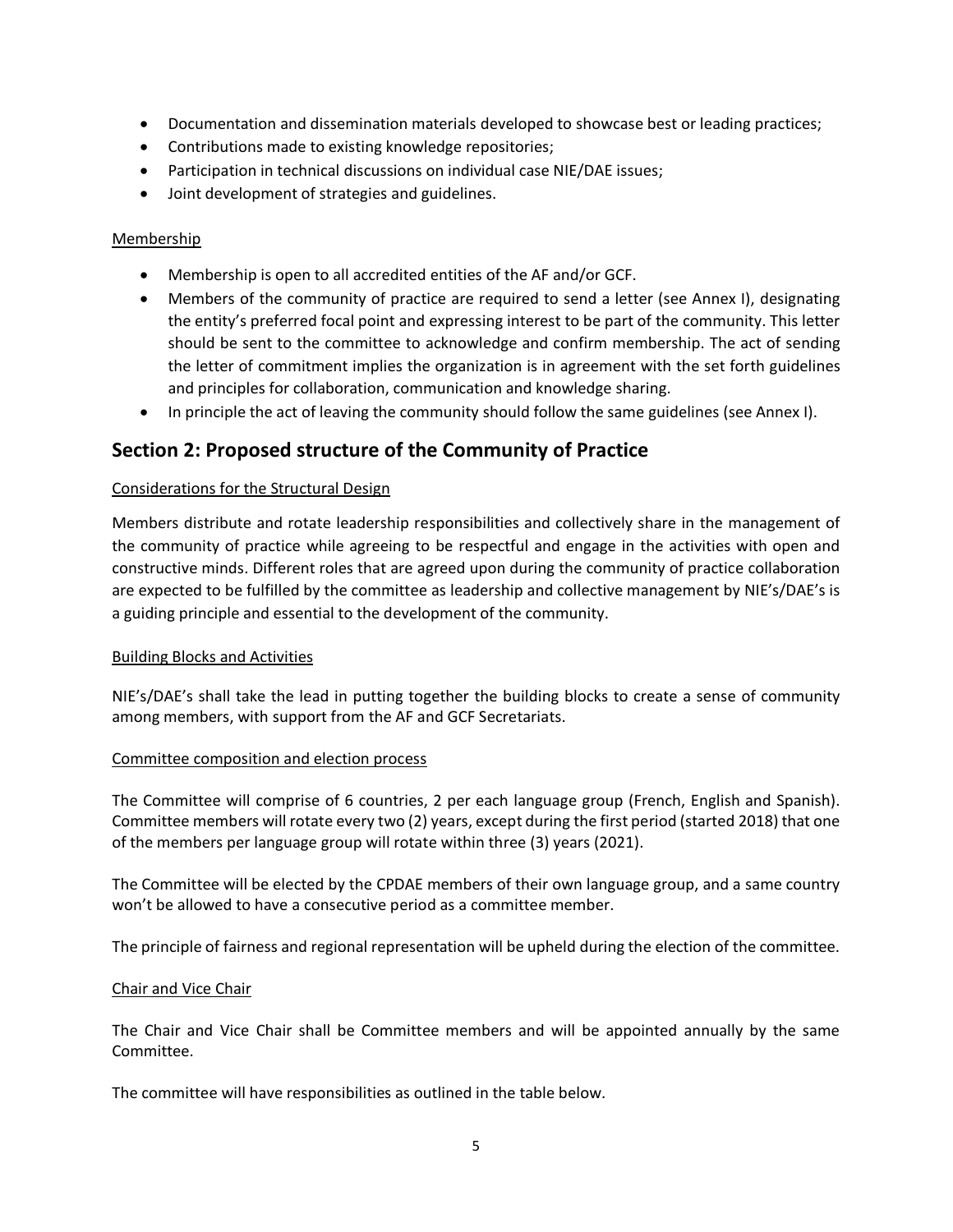In fulfilling their collective role, and putting together the building blocks for the community of practice, some essential traits of a successful community of practice should be present. NIE's/DAE's could consider to include:

- Leaders and a facilitator;
- Critical mass of active members;
- Leadership support within member organizations;
- Accessible resource to support joint work;
- Practical application, i.e., problem solving processes;
- Technology to support communication and interaction;
- Knowledge transfer and dissemination mechanisms.

#### Roles and Responsibilities

| <b>Stakeholder</b> | <b>Responsibilities</b>                                                                   |  |
|--------------------|-------------------------------------------------------------------------------------------|--|
| Committee          | Develop and coordinate the Mid-term Action Plan                                           |  |
|                    | Fundraising towards the action plan                                                       |  |
|                    | Development of the Annual Action Plan, based on the inputs collected                      |  |
|                    | from the community members                                                                |  |
|                    | Following and monitoring of the Annual Action Plan;                                       |  |
|                    | Creating sub-committees as required for compliance of Annual Action Plan;                 |  |
|                    | Annual technical progress report to the GCF, AF and community members;                    |  |
|                    | Overseeing access and use of the online platform by members of the                        |  |
|                    | CPDAE;                                                                                    |  |
|                    | Receiving and addressing requests for membership to the CPDAE and                         |  |
|                    | online platform for the CPDAE;                                                            |  |
|                    | Receiving and addressing requests and improvement proposals from                          |  |
|                    | members of the CPDAE to be delivered to the GCF and AF (annual/semester                   |  |
|                    | report);                                                                                  |  |
|                    | Encouraging and promoting discussion on the CPDAE online platform;                        |  |
|                    | Planning and arranging face to face meetings of the CPDAE, e.g. on the                    |  |
|                    | margins of other global climate change events/meetings;                                   |  |
|                    | Suggest ideas for future specific activities by the CPDAE in consultation                 |  |
|                    | with members;                                                                             |  |
|                    | Make announcements and provide information regarding the CPDAE                            |  |
|                    | operations, activities and management to members;                                         |  |
|                    | Oversee review and amendment to the draft charter as necessary.                           |  |
| Community          | Commit to the principles and objective of the CPDAE<br>$\bullet$                          |  |
| <b>Members</b>     | Community members should be willing to be part of committee/ sub-<br>$\bullet$            |  |
|                    | committees as needed.                                                                     |  |
|                    | Proactively participate in and contribute to the CPDAE.<br>$\bullet$                      |  |
|                    | Identifying expertise, good practices, creating knowledge products, tools or<br>$\bullet$ |  |
|                    | publications                                                                              |  |
| <b>Funders</b>     | In principle commit to seeking opportunities to support the CPDAE as needed<br>$\bullet$  |  |
|                    | (including financial, technical etc.)                                                     |  |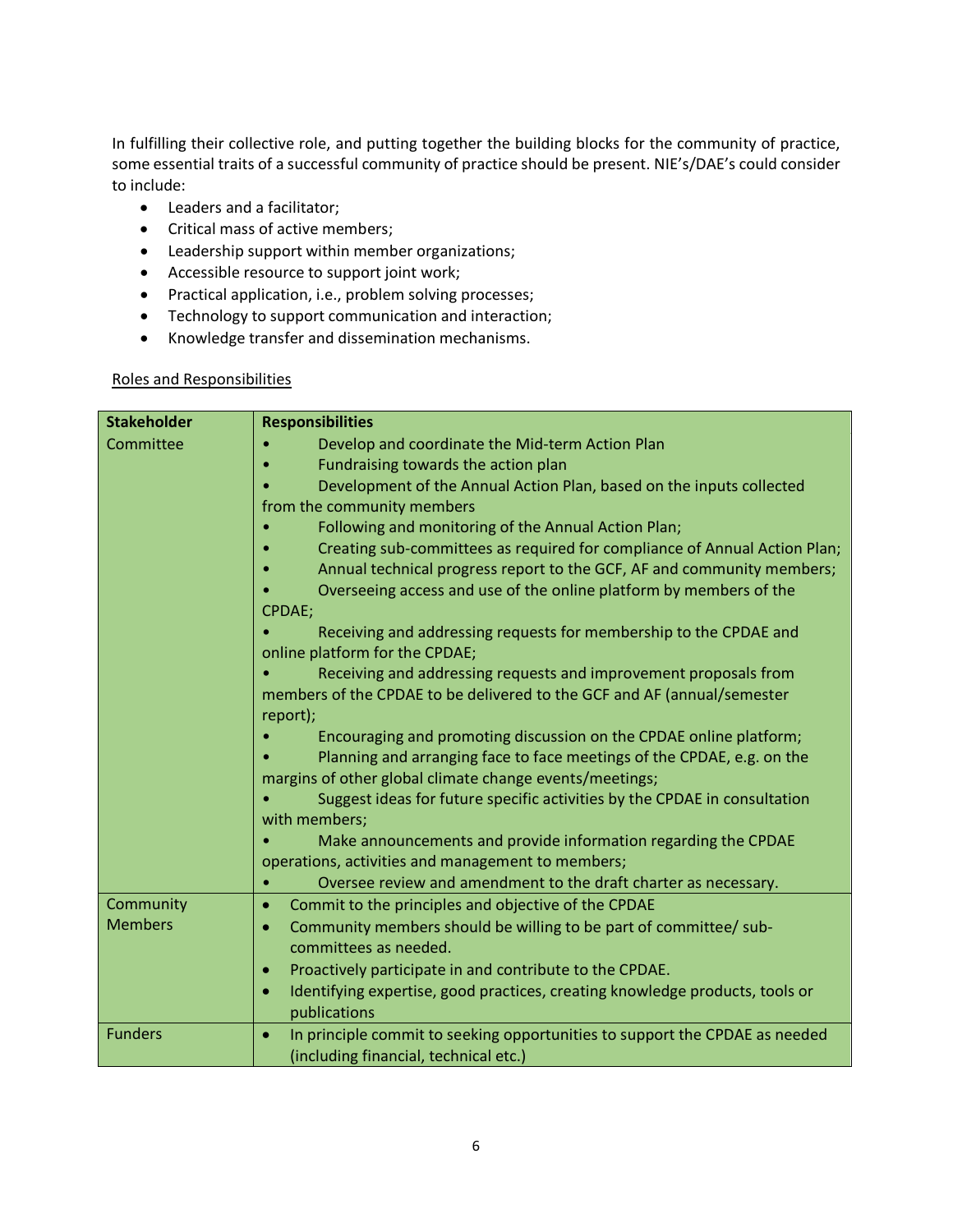#### Risk Identification and Management

The risks identified in the table below refers to the anticipated challenges to the successful implementation of the CPDAE. Different types of risk based on group behavior will present itself during the life cycle of the CPDAE. In general, initial risk will focus on buy-in and trust from the NIE's/DAE's. If the initial risk is over/under managed, unrealistic expectations and unequal division of work will manifest. Later, in the AFCOP life cycle sustainability, effective knowledge management and utilization will have to be addressed. This risk table as shown below, is only scratching the surface and serves as a reminder to consider the developing risk as the CPDAE matures.

| <b>Potential Risk</b>                         | <b>Mitigation</b>                                                   |
|-----------------------------------------------|---------------------------------------------------------------------|
| Leadership is not taken up by community of    | Incentivizing participation in leadership<br>$\bullet$              |
| practice members                              | Members to openly discuss and set realistic levels of<br>٠          |
|                                               | commitment needed                                                   |
|                                               | Provide capacity building for those willing to take on<br>٠         |
|                                               | task                                                                |
| Community not interested in working together  | Need to reinforce benefits of participation<br>$\bullet$            |
|                                               | Remove potential challenges to collaboration<br>$\bullet$           |
|                                               | Find champions in benefits of collaboration<br>$\bullet$            |
| There is not enough human resource to support | Empower NIE/DAE members to take on responsibility<br>$\bullet$      |
| members as needed                             | Minimize bureaucracy<br>$\bullet$                                   |
|                                               | NIEs/DAEs and secretariat jointly identify resource<br>$\bullet$    |
|                                               | constraints and possible solutions to operationalize                |
|                                               | the community of practice                                           |
| Community of practice produces weak or no     | Provide capacity building on knowledge management<br>$\bullet$      |
| return on investment                          | Create opportunities for community of practice to<br>$\bullet$      |
|                                               | develop with support from Secretariat                               |
|                                               | Celebrate milestones<br>$\bullet$                                   |
|                                               | Support publishing and socialization of knowledge<br>$\bullet$      |
|                                               | products                                                            |
| <b>Collaboration barriers</b>                 | Create opportunities that do not require good internet<br>$\bullet$ |
|                                               | connections                                                         |
|                                               | Provide translators<br>$\bullet$                                    |
|                                               | Create sub-groups based on region, language, progress<br>$\bullet$  |
|                                               | in project cycle, technical (adaptation/mitigation)                 |
|                                               | challenges                                                          |
| Commitment fatigue                            | Rotation of leadership roles<br>$\bullet$                           |
|                                               | Roles based on specific time bound deliverables<br>$\bullet$        |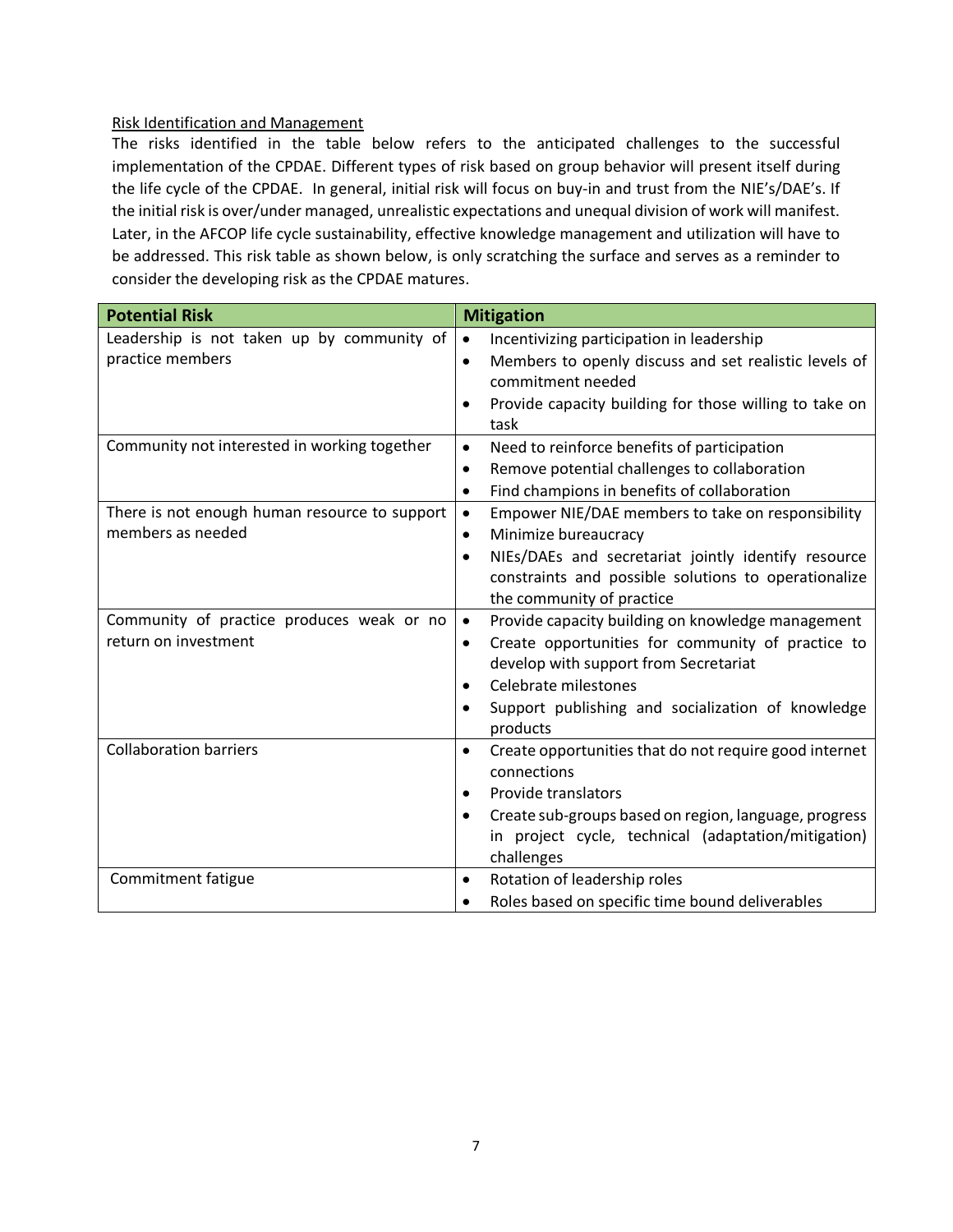**ANNEX I:** The undersigned acknowledges that they have reviewed the community charter and agrees to join the CPDAE. This is a living document which will be revised and updated depending on the needs of the members of the community of practice and in consultation with the Adaptation Fund Board and GCF secretariats. Changes to this community charter will be coordinated with the undersigned.